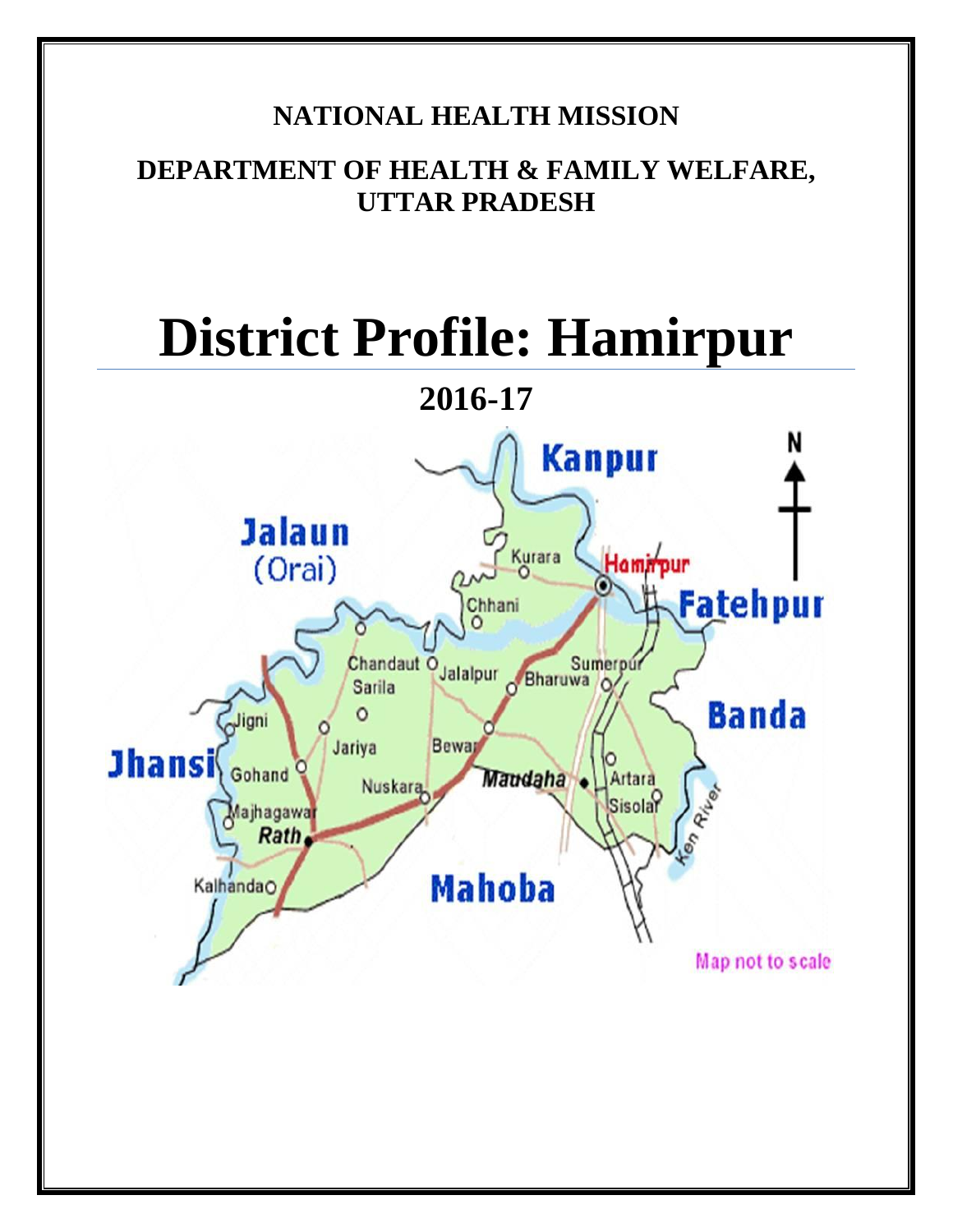### **District Profile:**

|                                                         | <b>Hamirpur</b> | <b>Uttar Pradesh</b> |
|---------------------------------------------------------|-----------------|----------------------|
| Rural Population (In lakhs) (Census 2011)               | 11.04           | 1551.11              |
| Number of Districts (RHS 2014)                          |                 | 75                   |
| Number of Sub District (Tehsil/Taluka etc.) Census 2011 | 4               | 312                  |
| Number of Villages (RHS 2014) Census 2011               | 627             | 106704               |
| Number of District Hospitals (RHS 2014)                 | 2               | 160                  |
| Number of Community Health Centres (RHS 2014)           | 4               | 773                  |
| Number of Primary Health Centres (RHS 2014)             | 39              | 3497                 |
| Number of Sub Centres (RHS 2014)                        | 215             | 20521                |

# **Demographic Profile**

| <b>Indicator</b>                                               | <b>Hamirpur</b> | <b>Uttar</b>   |
|----------------------------------------------------------------|-----------------|----------------|
|                                                                |                 | <b>Pradesh</b> |
| Total Population (In Crore) (Census 2011)                      | 0.1042          | 19.96          |
| Decadal Growth (%) (Census 2001)                               | 17.85           | 20.09          |
| Crude Birth Rate (SRS 2014) 2012-13                            | 23.40           | 27.2           |
| Crude Death Rate (SRS 2014) 2012-13                            | 6.7             | 7.7            |
| Natural Growth Rate (SRS 2014)                                 |                 | 19.5           |
| Sex Ratio (Census 2011)                                        | 861             | 908            |
| Child Sex Ratio (Census 2011)                                  | 886             | 899            |
| Schedule Caste population (In Crore) (Census 2001) Census 2011 | 0.024           | 3.51           |
| Schedule Tribe population (in crore) (Census 2001) Census 2011 | 0.0000474       | 0.011          |
| Total Literacy Rate (%) (Census 2011)                          | 68.77           | 69.72          |
| Male Literacy Rate (%) (Census 2011)                           | 79.76           | 79.24          |
| Female Literacy Rate (%) (Census 2011)                         | 55.95           | 59.26          |

# **Status of Health Indicators**

| <b>Indicators</b>               | <b>Hamirpur</b> |    | $\frac{6}{9}$<br><b>Decline</b><br>(MH) | <b>Uttar Pradesh</b> |                    | $\frac{6}{9}$<br><b>Decline</b><br>(MH) |
|---------------------------------|-----------------|----|-----------------------------------------|----------------------|--------------------|-----------------------------------------|
| <b>Infant Mortality Rate</b>    | 69              | 45 |                                         | 71<br>$(SRS-2006)$   | 50<br>$(SRS-2014)$ | 29.57%                                  |
| <b>Neo-Natal Mortality Rate</b> | 42              | 28 |                                         | 46<br>(SRS 2006)     | 35<br>$(SRS-2014)$ | 23.91%                                  |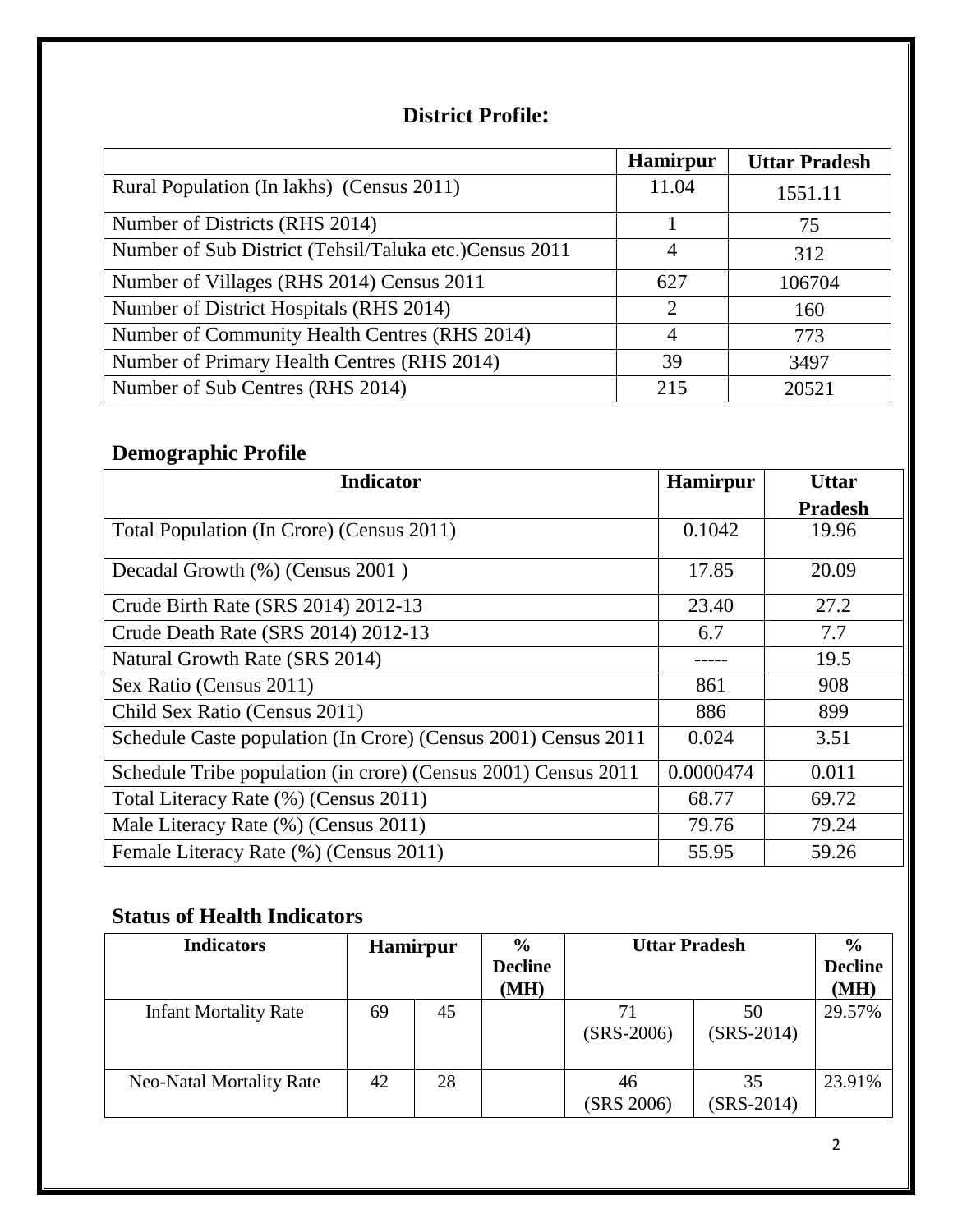| <b>Maternal Mortality Ratio</b>  | 269 | 440          | 285        | 35.22% |
|----------------------------------|-----|--------------|------------|--------|
|                                  |     | (SRS 2004-   | (SRS 2011- |        |
|                                  |     | 06)          | 13)        |        |
| <b>Total Fertility Rate</b>      |     | 4.2          | 3.1        | 26.19% |
|                                  |     | $(SRS-2006)$ | (SRS 2014) |        |
| <b>Under-five Mortality Rate</b> |     |              | 64         | 29.67  |
|                                  |     | (SRS 2008)   | (SRS 2013) | %      |

# **Progress under Health Systems Strengthening**

| SI.<br>N <sub>0</sub> | <b>Activity</b>               | <b>Status</b>                                                                                                                                                                                                                            |
|-----------------------|-------------------------------|------------------------------------------------------------------------------------------------------------------------------------------------------------------------------------------------------------------------------------------|
| $\mathbf{1}$          | 24x7 PHCs                     | Out of 39, only 7 PHCs are functioning on 24x7<br>basis.                                                                                                                                                                                 |
| $\overline{2}$        | Functioning as<br><b>FRUs</b> | Only 2 Facilities(1 DH, 0 SDH and 1<br>other level CHC and others level) are working as FRUs                                                                                                                                             |
| 3                     | <b>ASHAs</b><br>Selected      | 936 ASHAs have been engaged<br>$($ 936 have been trained in $1st$ Module, and<br>850 ASHAs are trained upto 5 <sup>th</sup> Module and 807<br>ASHAs trained in Round-1 & 807 ASHAs trained in<br>Round-2 of $6^{th}$ & $7^{th}$ Modules) |
| $\overline{4}$        | Contractual<br>appointments   | 423 Human Resource (HR) has been approved.<br>(Medical Officers (MBBS) - 2, Specialist 1,<br>AYUSH Mos/ Physicians .18, SNs 64, ANMs<br>80, LTs 11, Pharmacists 11, others                                                               |
| 5                     | Rogi Kalyan<br>Samiti         | .10 facilities (2 DH, 8 CHCs) have been<br>registered with RKS.                                                                                                                                                                          |
| 6                     | <b>VHSNCs</b>                 | Out of 627 villages, .314 villages constituted<br>VHSNC <sub>s</sub> .                                                                                                                                                                   |
| 7                     | <b>DLVMCs</b>                 | Completion of 1 DLVMC has been reported.                                                                                                                                                                                                 |
| 8                     | <b>VHNDs</b>                  | 9623 VHNDs were held during 2015-16.                                                                                                                                                                                                     |
| 9                     | <b>ERS</b>                    | 16 (102-Type) & 12 (108-Type) are operational.                                                                                                                                                                                           |
| 10                    | <b>MMU</b>                    | An approval of 6 Mobile Medical Units (MMU) has been<br>given to the District.                                                                                                                                                           |
| 11                    | Ambulance                     | An approval of 0 ambulances has been given to the<br>District.                                                                                                                                                                           |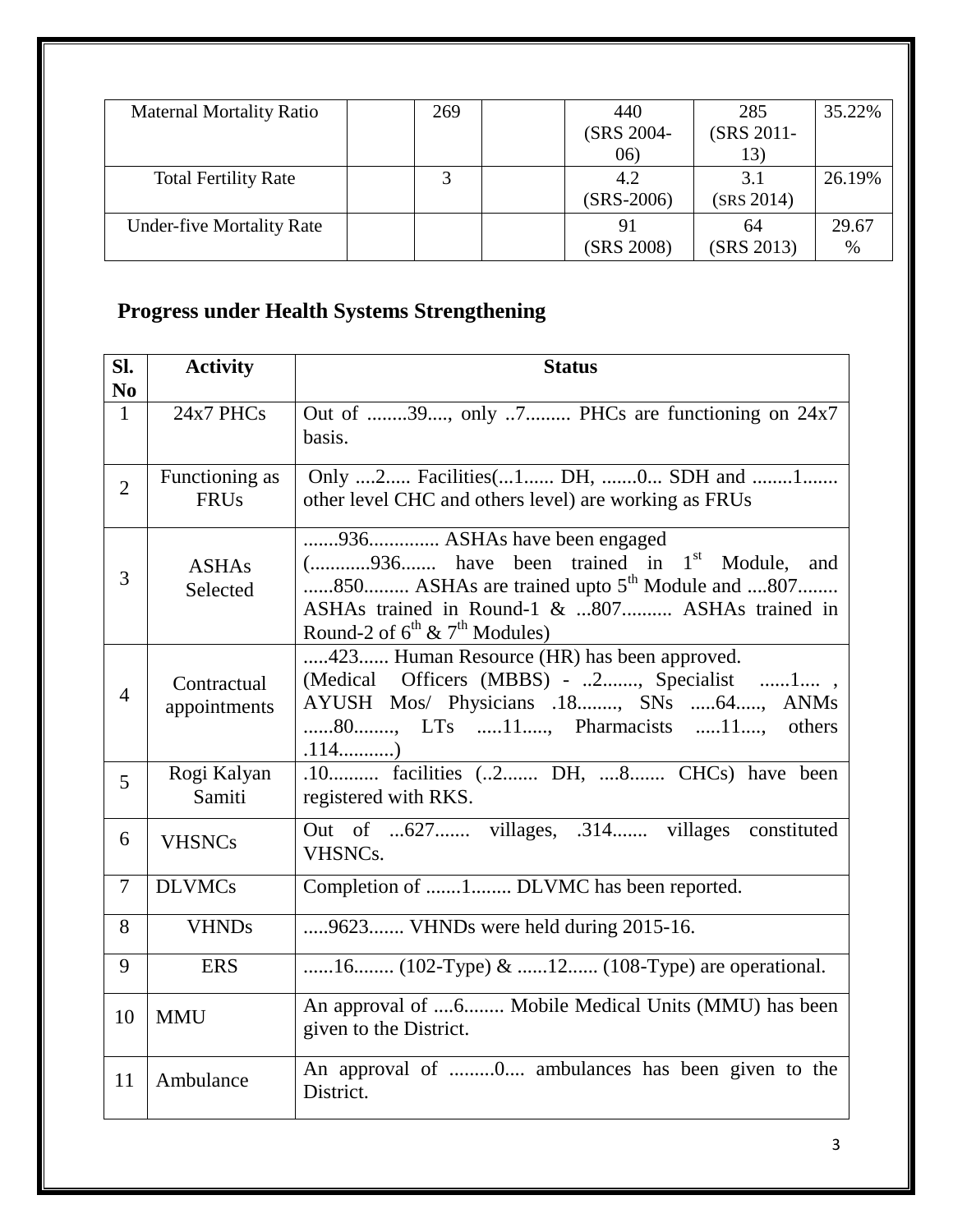|             | Facility       | New Construction                             |  | Renovation/Up gradation        |  |                        |  |
|-------------|----------------|----------------------------------------------|--|--------------------------------|--|------------------------|--|
|             |                |                                              |  | Sanctioned   Completed         |  | Sanctioned   Completed |  |
| 12          | Infrastructure | <b>NA</b>                                    |  |                                |  |                        |  |
|             | Strengthening  |                                              |  |                                |  |                        |  |
|             |                |                                              |  |                                |  |                        |  |
|             |                |                                              |  |                                |  |                        |  |
|             | New Born Care  |                                              |  | Sick New Born Care unit (SNCU) |  |                        |  |
| 13          | Units          | New Born Stabilization Unit (NBSU)           |  |                                |  |                        |  |
| established |                | New Born Care Corner (NBCC)                  |  |                                |  |                        |  |
|             |                | <b>Nutrition Rehabilitation Center (NRC)</b> |  |                                |  |                        |  |

# **Physical Progress of Institutional Deliveries and JSY**

| Year    | <b>Institutional Deliveries</b> | <b>JSY</b> beneficiaries |
|---------|---------------------------------|--------------------------|
| 2012-13 | 18698                           | 18698                    |
| 2013-14 | 19444                           | 19444                    |
| 2014-15 | 18717                           | 18717                    |
| 2015-16 | 18427                           | 18427                    |
| 2016-17 | 6637 April 16 to August 2016    | 5332                     |

## **1. Funds Released under NRHM** (in crores)

| Year         | <b>Allocation</b> | Release* | <b>Expenditure</b> |
|--------------|-------------------|----------|--------------------|
| 2012-13      | 17.27             | 16.05    | 10.31              |
| 2013-14      | 16.94             | 10.07    | 12.55              |
| 2014-15      | 19.92             | 15.18    | 14.32              |
| 2015-16      | 17.99             | 16.76    | 14.96              |
| <b>Total</b> | 72.12             | 58.06    | 52.14              |

\*Release figures for the F.Y. 2015-16 are updated on 31.03.2016 and provisional.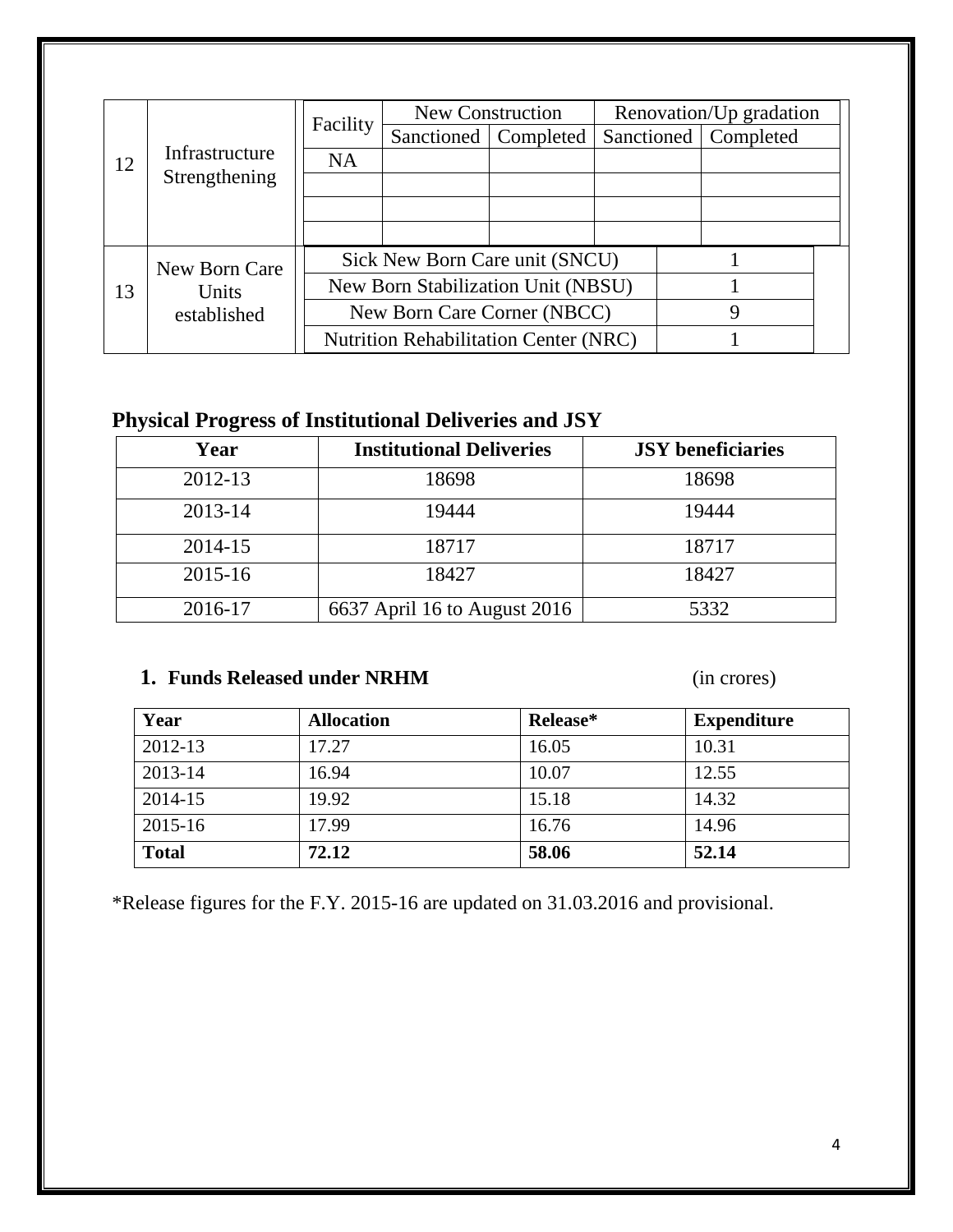#### **NUHM**

#### **A. Demographic Profile (As per Census 2011):**

|                | Total Population (In lakhs)                                                                  | 11.04                 |
|----------------|----------------------------------------------------------------------------------------------|-----------------------|
| 2              | Urban Population (In lakhs)                                                                  | 1.68                  |
| 3              | Urban Population as percentage of total population                                           | 15.22                 |
| $\overline{4}$ | Urban slum population (in lakhs)                                                             | .67                   |
| 5              | Slum population as percentage of urban population                                            | 39.88                 |
| 6              | Number of Metro cities                                                                       | $\theta$              |
| 7              | Number of Million + cities $(> 10$ lakh population)                                          | 0                     |
| 8              | Number of cities with 1 to 10 lakh population                                                | 0                     |
| 9              | Number of towns with less than 1 lakh but more than 50<br>thousand population                |                       |
| 10             | Number of State HQs/District HQs which have population<br>between 50 thousand to 30 thousand |                       |
| 11             | Total Eligible cities $(6+7+8+9+10)$                                                         | $\mathcal{D}_{\cdot}$ |
| 12             | Total cities covered under NUHM till 2015-16                                                 | 2                     |

#### **B. Coverage:**

# **Status of NUHM in the District Hamirpur (Position as on 31st December, 2015)**

| Sl. No.        | <b>Activities</b>                     | <b>Approved</b>   | <b>Progress</b> |
|----------------|---------------------------------------|-------------------|-----------------|
| 1.             | <b>Planning &amp; Mapping</b>         |                   |                 |
| 2.             | <b>Human Resource</b>                 | <b>Sanctioned</b> | $In - position$ |
|                | <b>Medical Officers</b>               | $\overline{2}$    |                 |
|                | <b>Staff Nurses</b>                   | 3                 | 3               |
|                | <b>Auxiliary Nurse Midwife (ANMs)</b> | 9                 | 9               |
|                | Lab Technicians                       | $\overline{2}$    | $\overline{2}$  |
|                | Pharmacists                           | $\overline{2}$    | $\overline{2}$  |
|                | <b>ASHA</b>                           | 12                | 12              |
|                | Mahila Arogya Samiti (MAS)            |                   | $\overline{0}$  |
|                | State Program Management Unit         |                   |                 |
|                | District Program Management Unit      | $\mathbf{1}$      |                 |
| 3 <sub>1</sub> | <b>Infrastructure</b>                 |                   |                 |
|                | <b>U-PHCs</b>                         |                   |                 |
|                | Strengthening of U-PHCs               |                   |                 |
|                | New U-PHCs                            |                   |                 |
|                | <b>U-CHCs</b>                         |                   |                 |
|                | Strengthening of U-CHCs               |                   |                 |